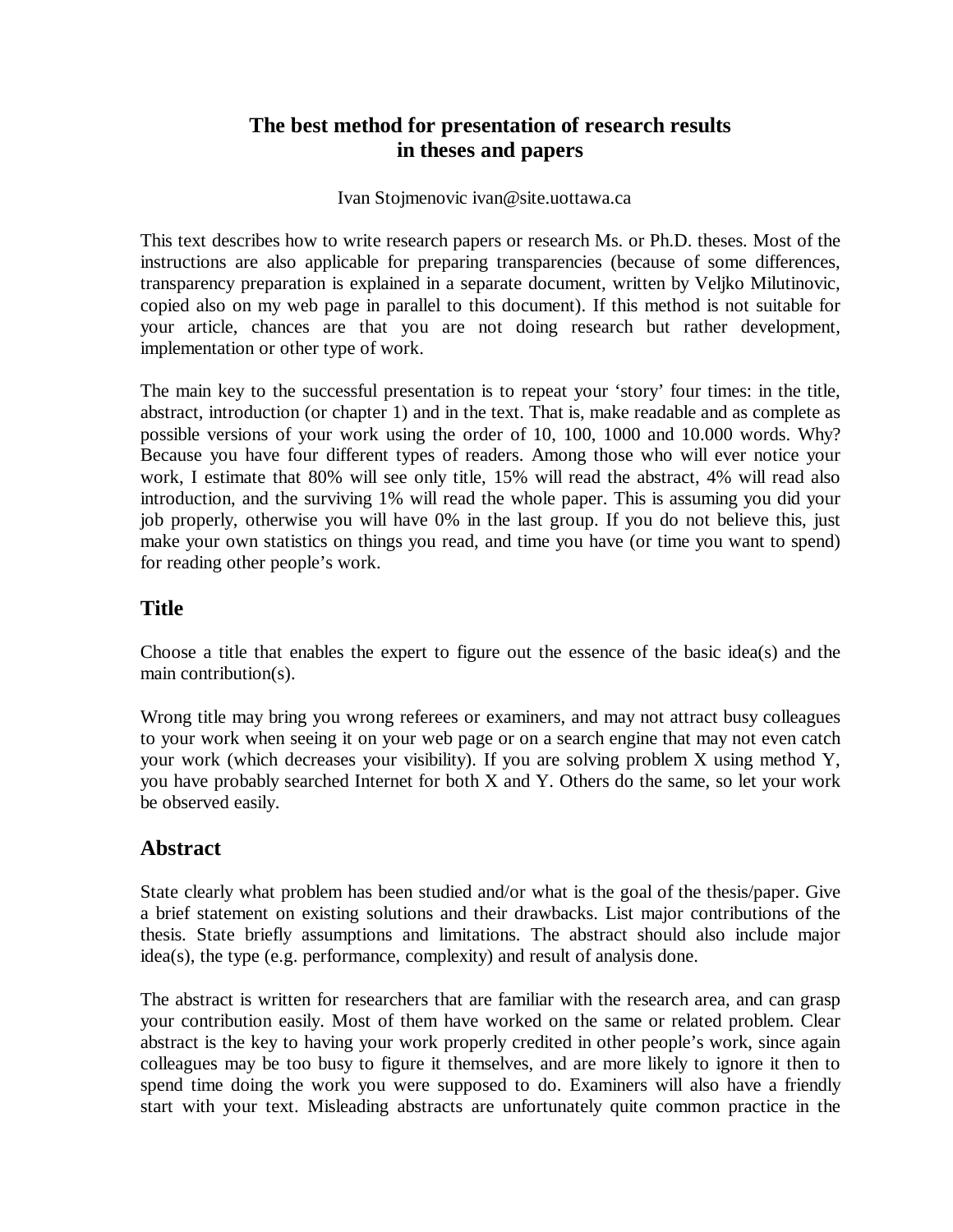research literature. Avoid excessive explanations that should be part of introduction. First answer above questions, then see whether you have space to say anything else.

This structure is also suitable for performance evaluation type of articles. In a performance evaluation article, the problem is to determine the best protocol under various conditions. Existing performance evaluations are existing solutions etc. Survey type of articles have different presentation style. A survey should describe all relevant solutions, classify them according to assumptions made and some properties (that is, present a taxonomy), and draw some conclusions.

# **Chapter 1 (Introduction)**

The introduction of the paper, or Chapter 1 of the thesis, should give the summary of the article. It should contain separate sections on the following items:

- i) Introduction (basic facts needed to tune the reader to the thesis or paper);
- ii) Problem statement (precise definition and importance); avoid very technical definitions and statements (present them in later text) and instead give good intuition for your involved definitions or facts.
- iii) Existing solutions and their criticism (limit only to those directly relevant to the contribution of the thesis; give a motivation for doing research on the topic);
- iv) Contributions (proposed solutions; why they are expected to be better; essence of the idea(s) used in proposed solutions);
- v) Conditions, assumptions and limitations of the research done;
- vi) Analysis (theoretical, experimental, simulations, implementations,…) done in thesis; under what conditions and scenarios is your solution best?

In case iii, iv, vi, give only the highlights, with pointers to later sections and chapters that provide details. The introduction should attempt therefore to present full version of your article in readable and intuitively clear form. Many of your reviewers, and, with significant probability even examiners, will stop reading your article unless you fully convinced them in introduction (or Chapter 1) about your contribution. Life is demanding, and they have other tasks to do. Readers and especially followers of your research direction will appreciate such style and will prefer mentioning your work rather than the work of someone else who remained unclear in introduction and the article was never read due to the lack of time.

### **Literature review**

Chapter or section 2 should give a full literature review. It should collect all known results relevant to the problem stated, whether or not they are used in proposed contributions. No additional literature review shall be added in later chapters. In later chapters, you may only refer to well known results (e.g. those covered in undergraduate computer science program such as Dijkstra's shortest path algorithm, sorting algorithms etc.). Discuss advantages and drawbacks of known solutions that are relevant to your problem, and also discuss the relevance of each reviewed item to your topic and your solutions.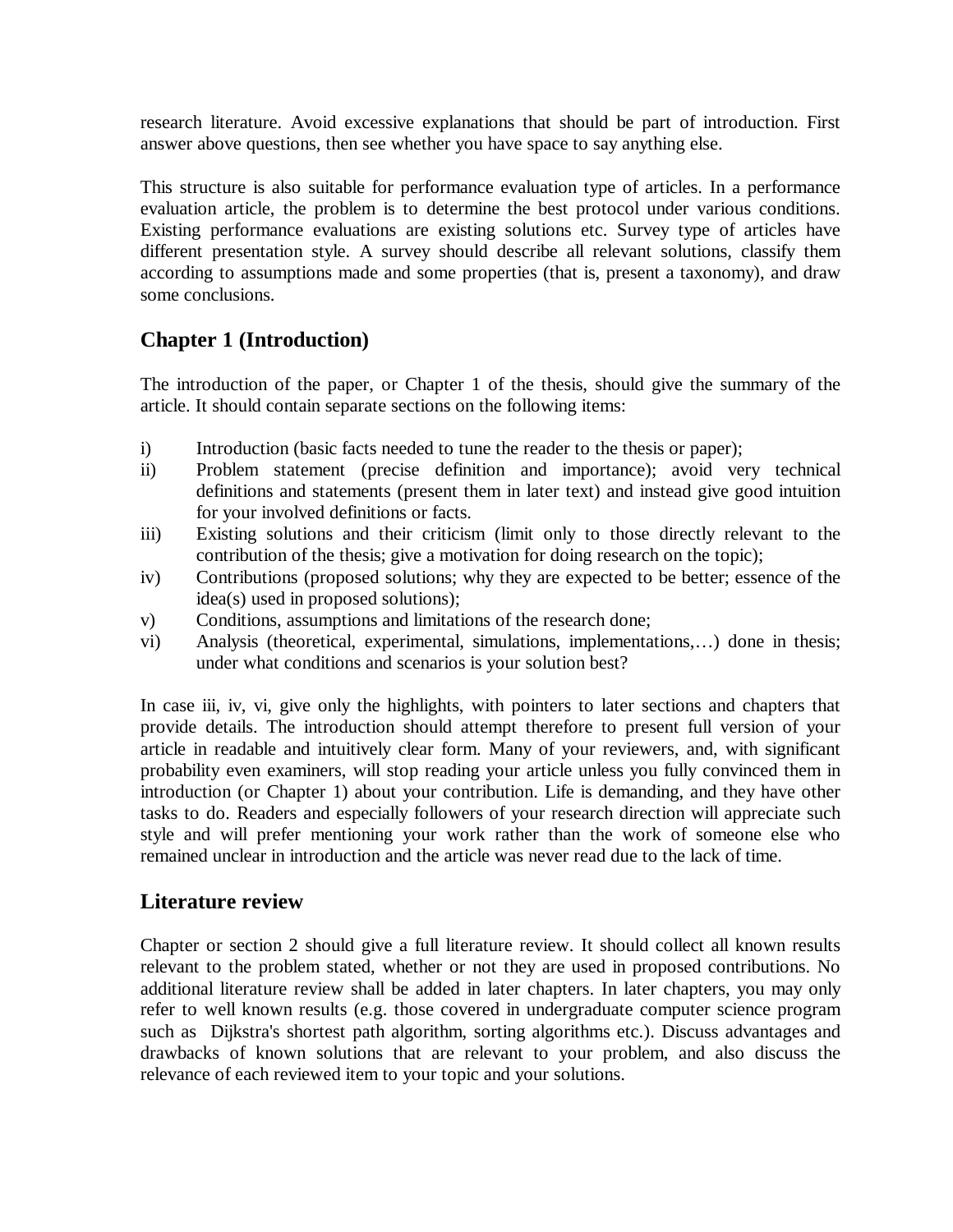It is very easy for a reviewer or even examiner to save his time by observing a missing important reference, and claiming that that reference may solve your problem in a better way. That may or may not be true, but you can loose even if your solution is better, since decisions made are in most cases final, and your publication or even defense can be prolonged with or without good reasons.

For every discussed reference, it is very important to relate them to your problem and contribution in one of several ways: it does not exactly solve the same problem, it solves the same problem but makes different assumptions about the system, it has some limitations that you do not have, it makes the same assumptions but does not work well under certain conditions and scenarios for which you have better solutions, or, if none of these is true, you are considering it as valid competitor, and will try to defeat it in your analytical or experimental comparisons. If you are not able to defeat it (under some assumptions and/or scenarios), I would advice you not to go public with your research and earn undesirable reputation.

#### **The remaining chapters (sections)**

The remaining chapters should present your contributions (including conditions, assumptions, and limitations, where appropriate), and their analysis. That is, very same items listed above shall be presented in full, preferably in the same order.

Many problems have complex formulation or are based on terms that a reader is supposed to be already familiar with. You need to make sure that the audience is as wide as possible, given the space you have to express yourself. If the problem formulation is somewhat complex, make sure you give an illustration about the problem. Draw a figure if appropriate, clearly state what is the input in that figure, what is the expected output in that case. If you use some terms specific to an area, try to enlarge audience by defining them. Few extra sentences might be needed by a reader (examiner) generally working in the area, but not particularly doing research on similar problems. Make sure your article is readable with ordinary efforts; otherwise it may not be read at all.

Your proposed solution may also need to be nicely illustrated. First give (or repeat, if already done in introductory parts) the intuitive solution. Then go into details of your solution, step by step. A figure is worth a thousands words. Is your solution always working? Can you prove it? How does it work? Is your analysis about worst case or average case? What kind of theoretical and analytical support can you give for your proposed scheme/solution?

One of the most frequent mistakes made by authors is to ignore the limitations, assumptions made (compared to assumptions made in other relevant papers), and scenarios for which their solution is clear winner. You shall not be overly optimistic about your solution(s) and make unfounded claims. Smaller but justified claim is better than large unfounded claim. Your referees may turn easily down your paper because of unsupported large claim, but can also easily accept your even minor contribution if it is well documented and proven. Include all the possible criticism of your own contribution directly in your article. It is much better that you criticize yourself than to leave such 'pleasure' to examiners and referees. Show that you are in full control of the problem and solutions.

The performance of your solution can be compared with existing solutions, if any exists under same or similar assumptions, analytically and/or by doing a simulation. In case of a simulation/experiments, make sure you give sufficient information to the reader so that